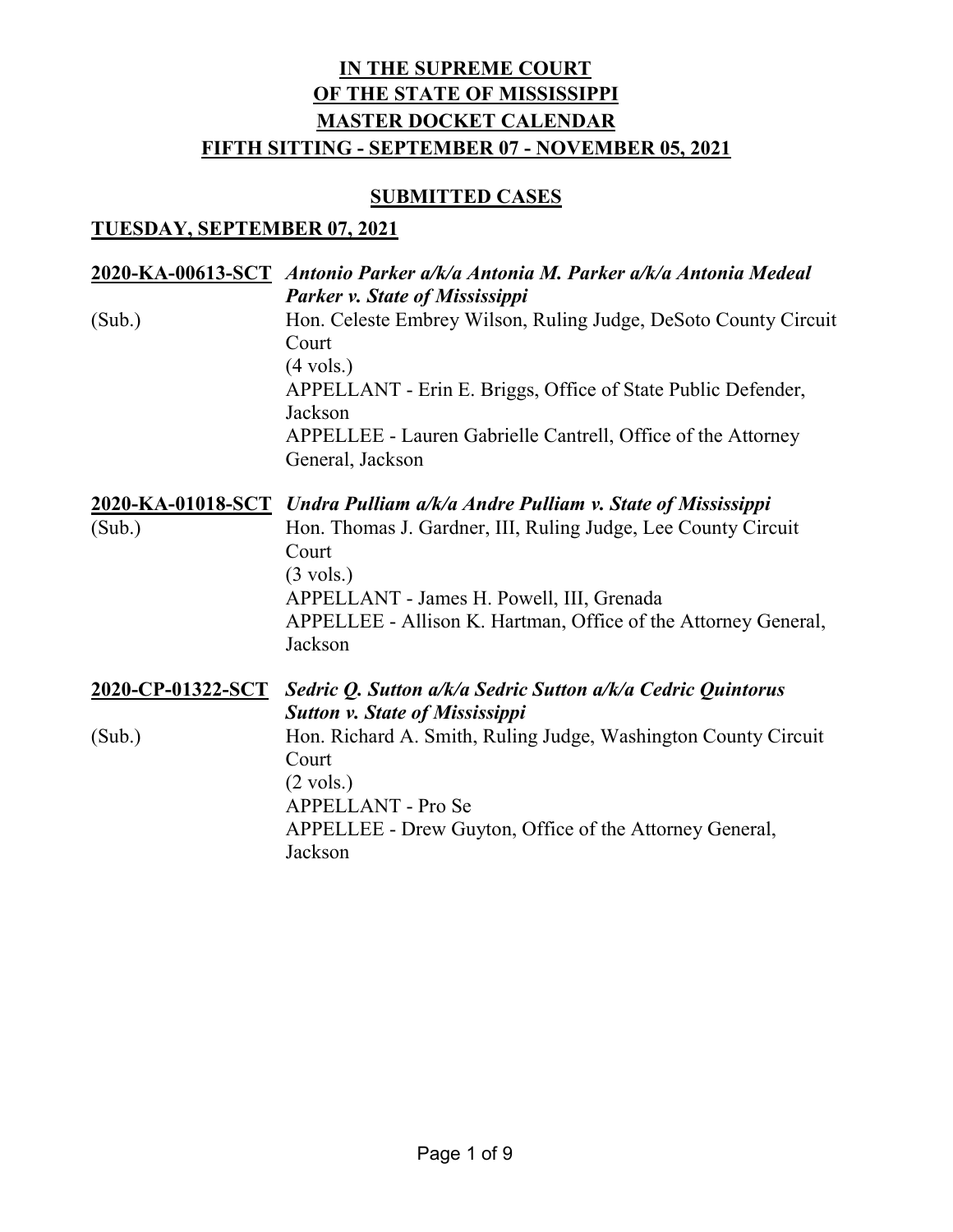### **SUBMITTED CASES**

### **WEDNESDAY, SEPTEMBER 08, 2021**

| (Sub.) | 2020-CA-00290-SCT Marilyn Newsome, Individually and as Conservator/Conservatrix<br>of Victoria D. Newsome v. Peoples Bancshares, Inc. d/b/a Peoples<br><b>Bank and Keely R. McNulty</b><br>Hon. James D. Bell, Ruling Judge, Simpson County Chancery Court<br>$(8 \text{ vols.})$<br>APPELLANT - Terrell Stubbs, Mendenhall<br>APPELLEE - William C. Brabec, Adams and Reese LLP,<br>Ridgeland                                                                                                                                                                                                                                                                                                                                                                                                                                                                                                                                                                                                                                                                                                                                                                                                                                                                                                                                                                                           |
|--------|------------------------------------------------------------------------------------------------------------------------------------------------------------------------------------------------------------------------------------------------------------------------------------------------------------------------------------------------------------------------------------------------------------------------------------------------------------------------------------------------------------------------------------------------------------------------------------------------------------------------------------------------------------------------------------------------------------------------------------------------------------------------------------------------------------------------------------------------------------------------------------------------------------------------------------------------------------------------------------------------------------------------------------------------------------------------------------------------------------------------------------------------------------------------------------------------------------------------------------------------------------------------------------------------------------------------------------------------------------------------------------------|
|        | <b>2020-CA-00697-SCT</b> United Healthcare of Mississippi Inc. and United Behavioral<br><b>Health Inc. v. Mississippi's Community Mental Health</b><br><b>Commissions, Region One Mental Health ("Region 1"); North</b><br>MS Commission on MI/MR d/b/a Communicare ("Region 2");<br><b>Northeast Mental Health-Mental Retardation Commission,</b><br>Region III d/b/a Lifecore Health Group ("Region 3"); Region IV<br>Mental Health Services d/b/a Timberhills ("Region 4"); Region 6<br>Community Mental Health Commission, d/b/a Life Help ("Region<br>6"); Region VII Mental Health/Intellectual Disabilities<br>Commission d/b/a Community Counseling Services ("Region 7");<br><b>Region 8 Mental Health Services ("Region 8"); Hinds Behavioral</b><br>Health Services ("Region 9"); Region 10 State of MS d/b/a<br><b>Weems Community Mental Health Center ("Region 10");</b><br><b>Southwest Mississippi Mental Health and Retardation</b><br>Commission-Region 11 d/b/a Southwest Mississippi Mental<br>Health Complex ("Region 11"); Region XII Commission on<br>Mental Health and Retardation d/b/a Pine Belt Mental Healthcare<br><b>Resources ("Region 12"); Gulf Coast Mental Health Center</b><br>("Region 13"); Singing River Mental Health/Mental Retardation<br>Services, Region XIV ("Region 14"); and Warren Yazoo<br><b>Behavioral Health, Inc. ("Region 15")</b> |
| (Sub.) | Hon. Eleanor Johnson Peterson, Ruling Judge, Hinds County<br>Circuit Court<br>$(5 \text{ vols.})$<br>APPELLANT - Timothy J. Sterling, Ridgeland<br>APPELLEE - George H. Ritter, Jackson                                                                                                                                                                                                                                                                                                                                                                                                                                                                                                                                                                                                                                                                                                                                                                                                                                                                                                                                                                                                                                                                                                                                                                                                  |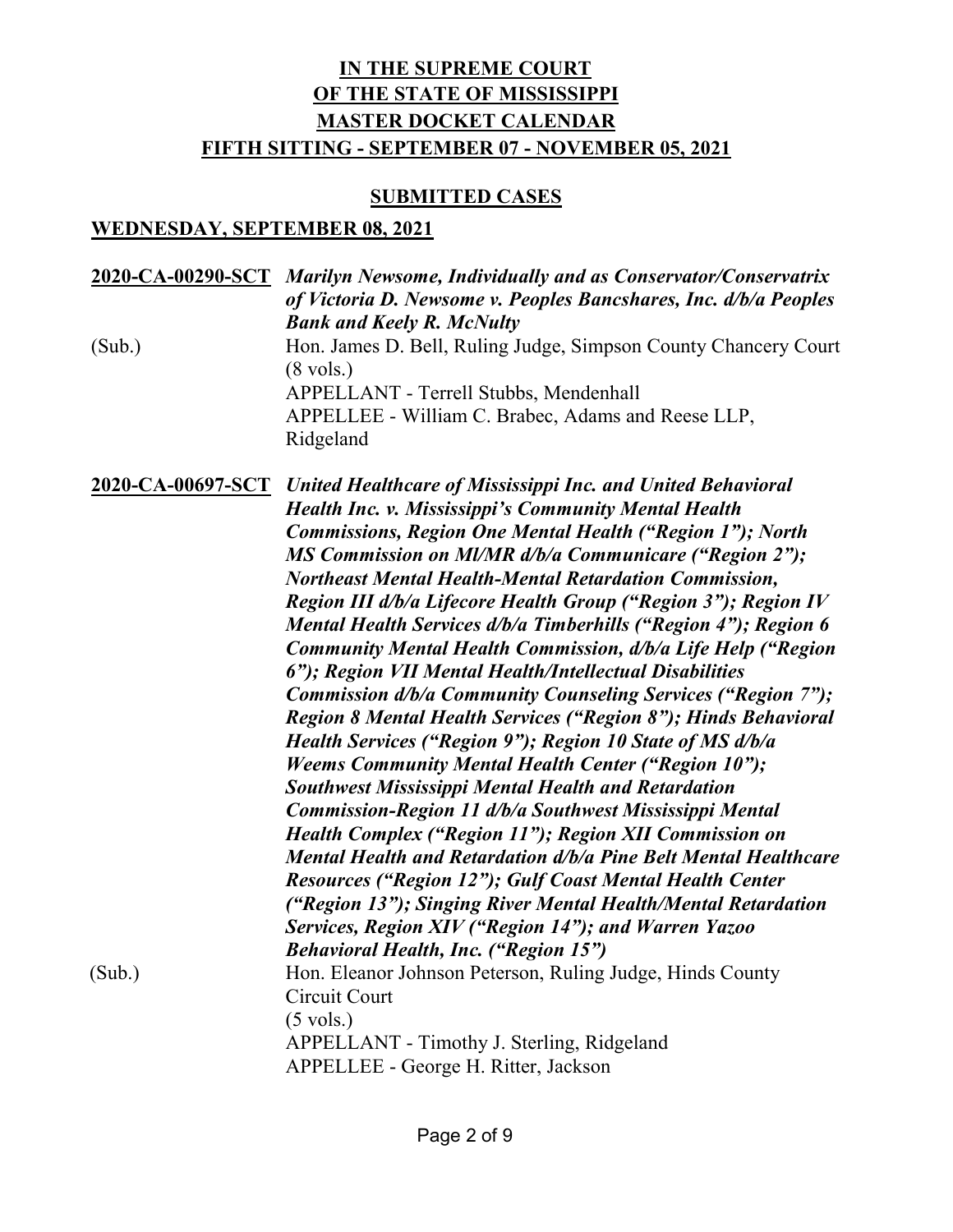#### **SUBMITTED CASES**

### **WEDNESDAY, SEPTEMBER 08, 2021**

### **CONSOLIDATED WITH:**

| <u>2020-IA-00683-SCT</u> | <b>United Healthcare of Mississippi, Inc. and United Behavioral</b>   |
|--------------------------|-----------------------------------------------------------------------|
|                          | <b>Health, Inc. v. Mississippi's Community Mental Health</b>          |
|                          | <b>Commissions:</b> Region One Mental Health ("Region 1"), North      |
|                          | MS Commission On MI/MR d/b/a Communicare ("Region 2"),                |
|                          | <b>Northeast Mental Health- Mental Retardation Commission,</b>        |
|                          | Region III d/b/a Lifecore Health Group ("Region 3"), Region IV        |
|                          | Mental Health Services d/b/a Timberhills ("Region 4"), Region 6       |
|                          | Community Mental Health Commission d/b/a Life Help ("Region           |
|                          | 6"), Region VII Mental Health/intellectual Disabilities               |
|                          | Commission d/b/a Community Counseling Services ("Region 7"),          |
|                          | <b>Region 8 Mental Health Services ("Region 8"), Hinds Behavioral</b> |
|                          | Health Services ("Region 9"), Region 10 State of MS d/b/a             |
|                          | <b>Weems Community Mental Health Center ("Region 10"),</b>            |
|                          | <b>Southwest Mississippi Mental Health and Retardation</b>            |
|                          | Commission- Region 11 d/b/a Southwest Mississippi Mental              |
|                          | <b>Health Complex ("Region 11"), Region XII Commission on</b>         |
|                          | Mental Health and Retardation d/b/a Pine Belt Mental Healthcare       |
|                          | <b>Resources ("Region 12"), Gulf Coast Mental Health Center</b>       |
|                          | ("Region 13"), Singing River Mental Health/Mental Retardation         |
|                          | Services, Region XIV ("Region 14")                                    |
|                          | and Warren Yazoo Behavioral Health, Inc. ("Region 15")                |
|                          | Hon. Eleanor Johnson Peterson, Ruling Judge, Hinds County             |
|                          | Circuit Court                                                         |
|                          | <b>APPELLANT - No Brief Filed</b>                                     |
|                          | <b>APPELLEE - No Brief Filed</b>                                      |
|                          |                                                                       |

|        | 2020-CA-00868-SCT Marlon Howell a/k/a Marlon LaTodd Howell a/k/a Marlon Cox v. |
|--------|--------------------------------------------------------------------------------|
|        | <b>State of Mississippi</b>                                                    |
| (Sub.) | Hon. Andrew K. Howorth, Ruling Judge, Union County Circuit                     |
|        | Court                                                                          |
|        | $(3 \text{ vols.})$                                                            |
|        | APPELLANT - C. Jackson Williams, Taylor                                        |
|        | APPELLEE - Meta S. Copeland, Office of the Attorney General,                   |
|        | Jackson                                                                        |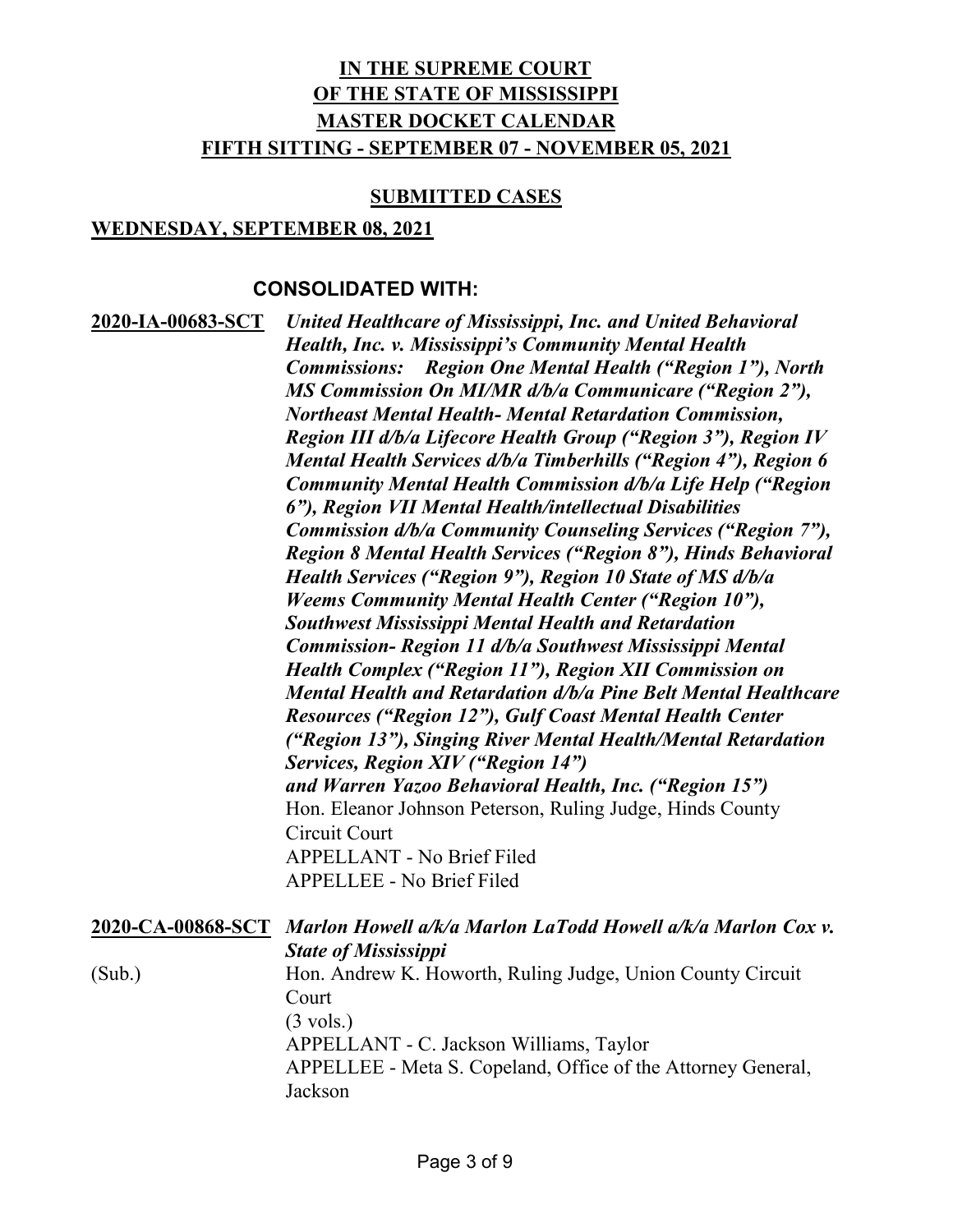#### **SUBMITTED CASES**

### **WEDNESDAY, SEPTEMBER 08, 2021**

|                   | 2020-EC-00909-SCT In Re: Contest of the November 5, 2019 General Election for the<br>Chancery Clerk of Quitman, Mississippi: Brenda A. Wiggs and T.<br>H. "Butch" Scipper v. Shirley Smith Taylor and Tea "Windless"<br><b>Keeler</b>                            |
|-------------------|------------------------------------------------------------------------------------------------------------------------------------------------------------------------------------------------------------------------------------------------------------------|
| (Sub.)            | Hon. Jeff Weill, Sr., Ruling Judge, Quitman County Circuit Court<br>$(6 \text{ vols.})$                                                                                                                                                                          |
|                   | APPELLANT - Jamie F. Jacks, Jacks Griffith Luciano, P.A.,<br>Cleveland                                                                                                                                                                                           |
|                   | APPELLEE - Margarette Meeks, The Law Office of Margarette<br>Meeks, PLLC, Jackson                                                                                                                                                                                |
|                   | 2020-KA-01191-SCT James Ficklin v. State of Mississippi                                                                                                                                                                                                          |
| (Sub.)            | Hon. Larry E. Roberts, Ruling Judge, Neshoba County Circuit<br>Court<br>$(3 \text{ vols.})$                                                                                                                                                                      |
|                   | APPELLANT - Justin T. Cook, Office of State Public Defender,<br>Jackson                                                                                                                                                                                          |
|                   | APPELLEE - Ashley L. Sulser, Office of the Attorney General,<br>Jackson                                                                                                                                                                                          |
| 2020-CA-01217-SCT | Julia L. Kelly v. Ocwen Loan Servicing LLC, Jennifer L.<br><b>Shackelford, Liberty Home Equity Solutions, Inc. and</b><br><b>Professional Services of Potts Camp, Inc.</b>                                                                                       |
| (Sub.)            | Hon. Vicki B. Daniels, Ruling Judge, Tate County Chancery Court<br>$(4 \text{ vols.})$                                                                                                                                                                           |
|                   | APPELLANT - Taylor A. Heck, Lamar & Hannaford, P.A.,<br>Senatobia                                                                                                                                                                                                |
|                   | APPELLEE - Robert F. Stacy, Jr., Daniel Coker Horton & Bell,<br>P.A., Oxford; Kevin E. Gay, Kevin Gay Attorney at Law, PLLC,<br>Jackson; Rebecca Adelman, Adelman Law Firm, PLLC, Memphis,<br>TN; Steve F. Rushing, Bradley Arant Boult Cummings LLP,<br>Jackson |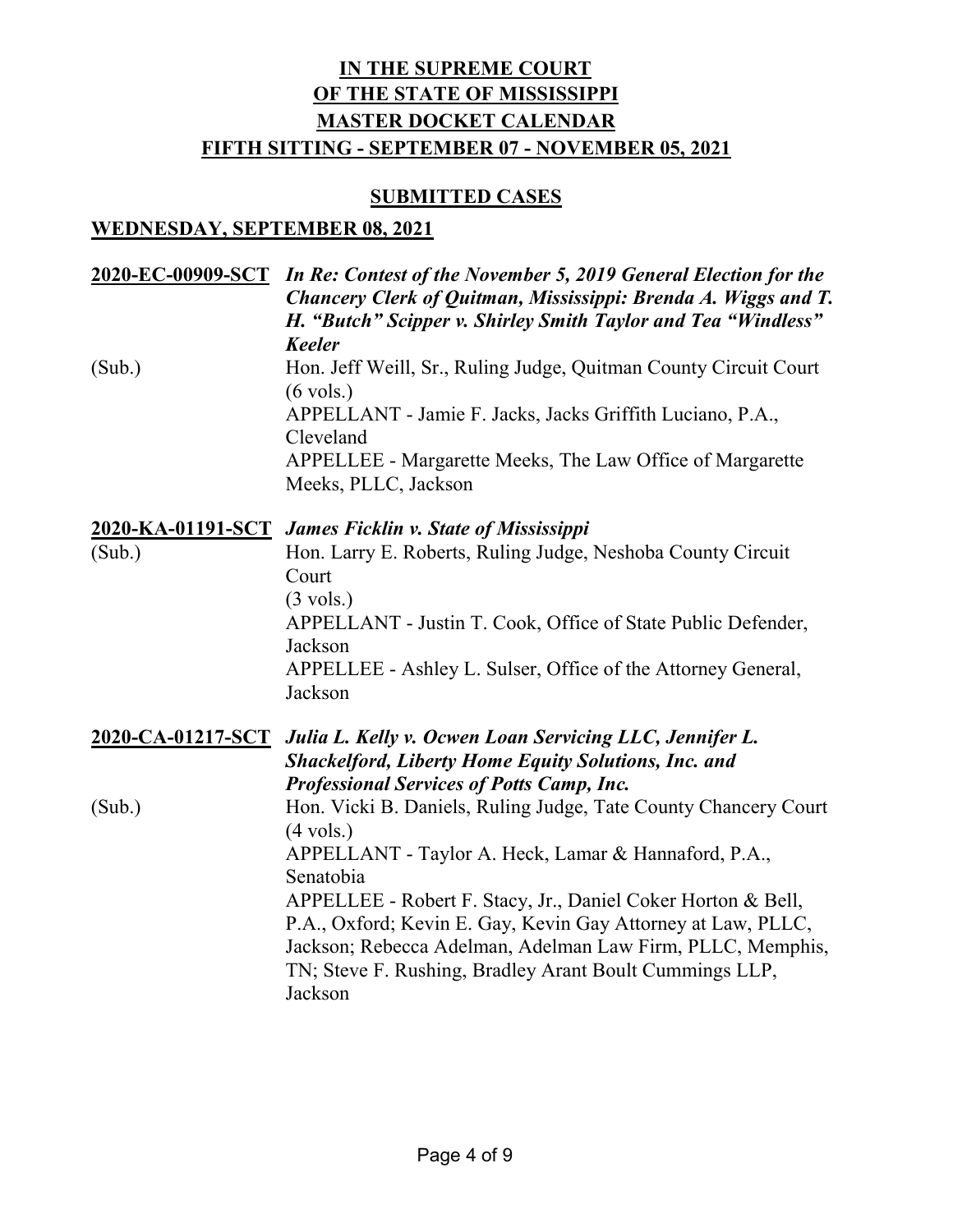#### **SUBMITTED CASES**

### **WEDNESDAY, SEPTEMBER 08, 2021**

|                   | 2021-BR-00128-SCT Michael E. Winfield v. The Mississippi Bar   |
|-------------------|----------------------------------------------------------------|
| (Sub.)            | $(0 \text{ vol.})$                                             |
|                   | <b>APPELLANT</b> - Pro Se                                      |
|                   | APPELLEE - Adam B. Kilgore, The Mississippi Bar, Jackson       |
| 2021-JP-00429-SCT | Mississippi Commission on Judicial Performance v. County Court |
|                   | <b>Judge Mark H. Watts</b>                                     |
| (Sub.)            | Hon. Kent McDaniel, Ruling Judge                               |
|                   | $(2 \text{ vols.})$                                            |
|                   | APPELLANT - Rachel L. Wilson, Mississippi Commission on        |
|                   | Judicial Performance; Jackson                                  |
|                   | APPELLEE - Pro Se                                              |
| 2021-BD-00435-SCT | The Mississippi Bar v. Richard L. Reynolds                     |
| (Sub.)            | $(0 \text{ vol.})$                                             |
|                   | APPELLANT - Melissa Selman Scott, The Mississippi Bar,         |
|                   | Jackson                                                        |
|                   | APPELLEE - Pro Se                                              |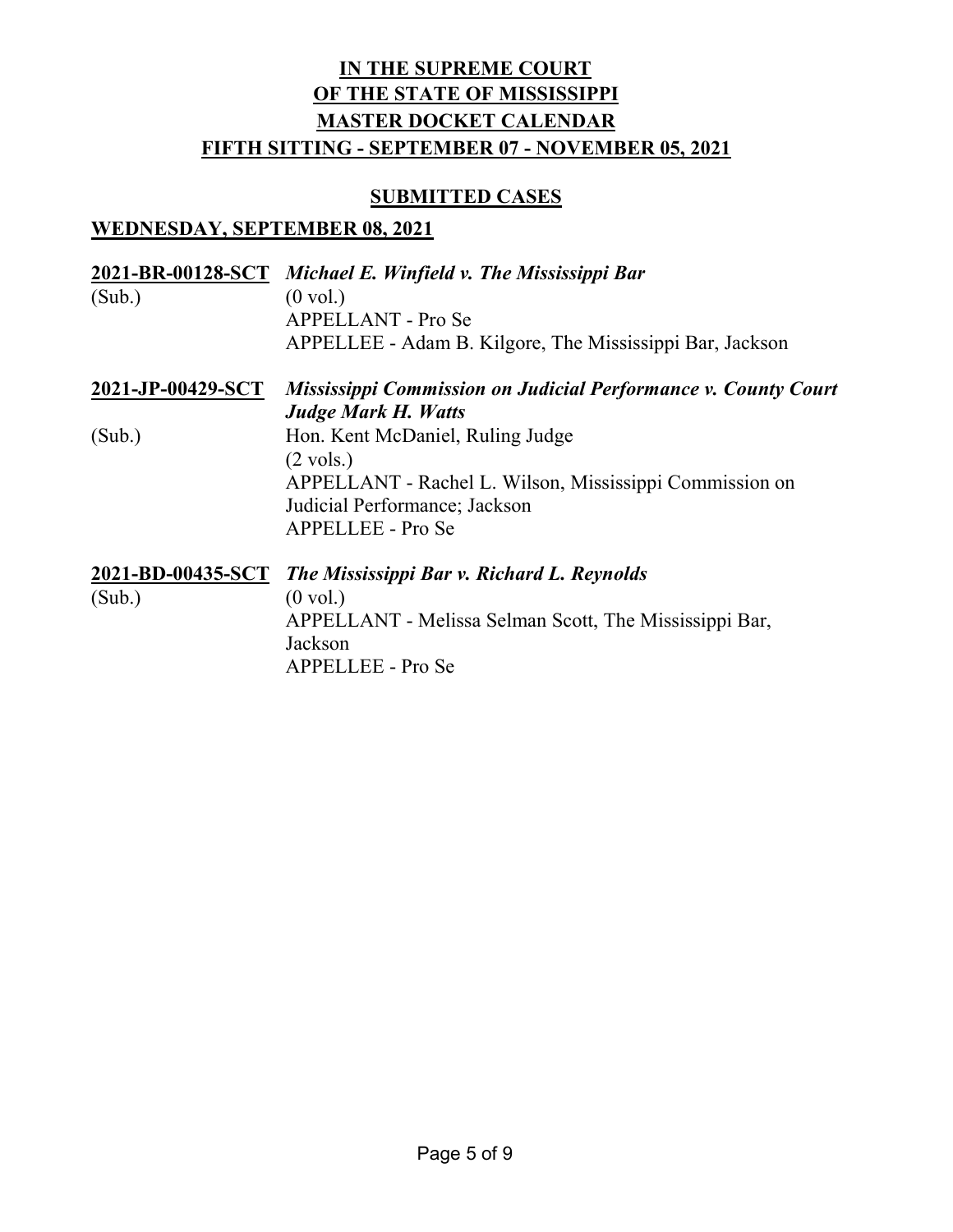#### **SUBMITTED CASES**

#### **MONDAY, SEPTEMBER 13, 2021**

| 2020-CA-00318-SCT | The City of Jackson, Mississippi v. Melanie Johnson and Pamela<br><b>Harrion, Individually as Next Friends of Monica Harrion, Karla</b><br>Lewis, Samuel Harrion, Jr. and Angela Harrion, Collectively<br>being the Wrongful Death Beneficiaries of Ruth Helen Harrion                                         |
|-------------------|----------------------------------------------------------------------------------------------------------------------------------------------------------------------------------------------------------------------------------------------------------------------------------------------------------------|
| (Sub.)            | Hon. Adrienne Annett Hooper-Wooten, Ruling Judge, Hinds<br><b>County Circuit Court</b><br>$(13 \text{ vols.})$                                                                                                                                                                                                 |
|                   | APPELLANT - J. Richard Davis and LaShundra Jackson Winters,<br>Jackson<br>APPELLEE - Dennis Sweet, III, Jackson                                                                                                                                                                                                |
| 2020-IA-00494-SCT | St. Dominic-Jackson Memorial Hospital v. April Newton and<br><b>Travis Newton</b>                                                                                                                                                                                                                              |
| (Sub.)            | Hon. Winston L. Kidd, Ruling Judge, Hinds County Circuit Court<br>$(4 \text{ vols.})$<br>APPELLANT - John E. Wade, Jr., Brunini, Grantham, Grower &<br>Hewes, PLLC, Jackson<br>APPELLEE - Gerald P. Collier, Ridgeland                                                                                         |
|                   | 2020-CA-00689-SCT Lake Serene Property Owners Association Inc. v. Clyde Delbert                                                                                                                                                                                                                                |
| (Sub.)            | <b>Esplin</b><br>Hon. Deborah J. Gambrell, Ruling Judge, Lamar County Chancery<br>Court<br>$(4 \text{ vols.})$<br>APPELLANT - Phillip Londeree, Petal                                                                                                                                                          |
|                   | APPELLEE - Lewie G. Negrotto, IV, Pass Christian<br>2020-CA-01265-SCT Daniel Shope v. Dr. Michael Winkelmann and his Personal                                                                                                                                                                                  |
| (Sub.)            | <b>Capacity and New South Neurospine Clinic, LLC</b><br>Hon. Dewey Key Arthur, Ruling Judge, Rankin County Circuit<br>Court<br>$(2 \text{ vols.})$<br>APPELLANT - Abby Robinson, Abby Robinson & Associates Law<br>Firm PLLC, Jackson<br>APPELLEE - H. Wesley Williams, III, Markow Walker, P.A.,<br>Ridgeland |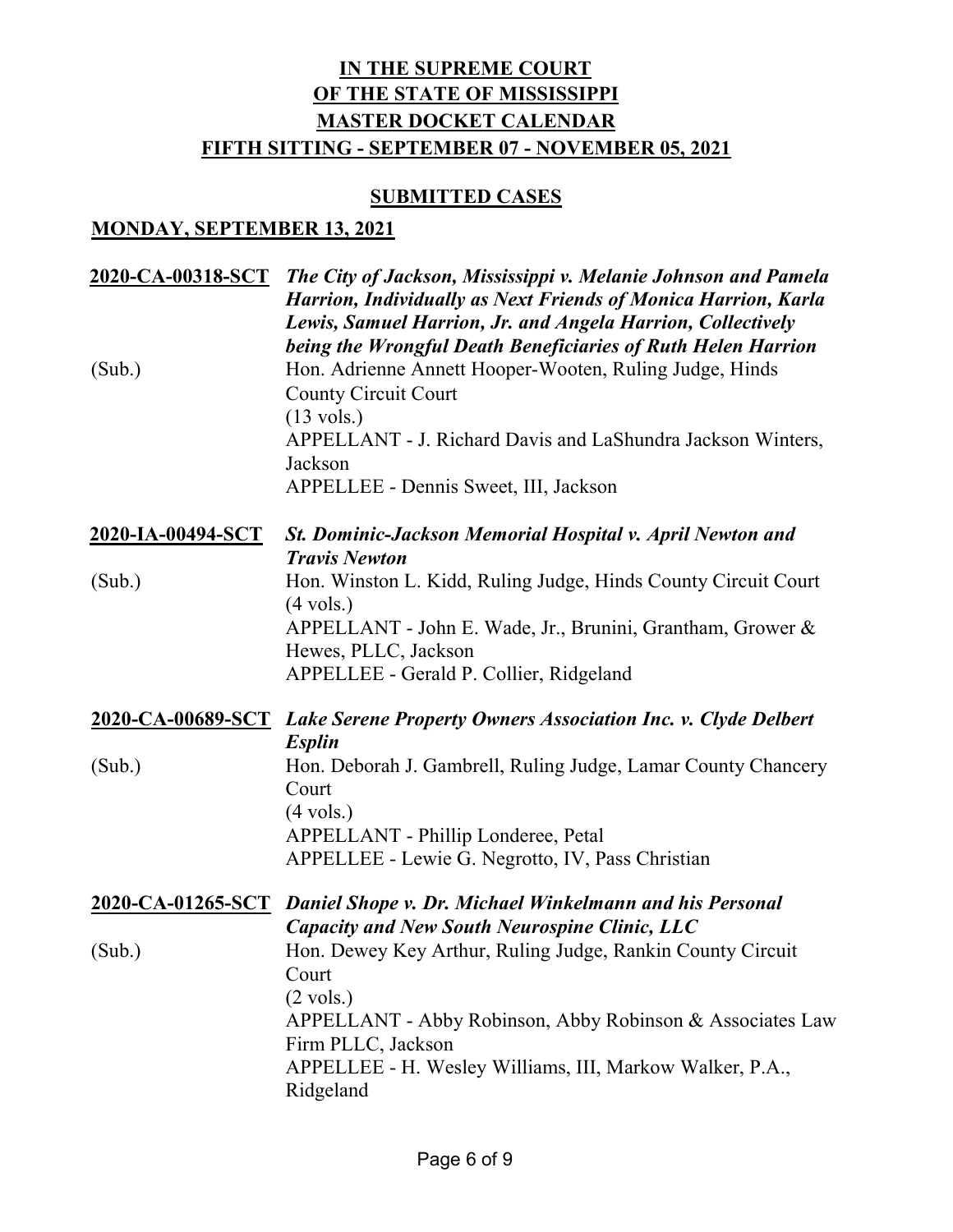#### **SUBMITTED CASES**

#### **MONDAY, SEPTEMBER 13, 2021**

**2020-KA-01317-SCT** *Cullen Royce Fields v. State of Mississippi*

(Sub.) Hon. Dewey Key Arthur, Ruling Judge, Rankin County Circuit Court (4 vols.) APPELLANT - Mollie M. McMillin, Office of State Public Defender, Jackson APPELLEE - Barbara Byrd, Office of the Attorney General, Jackson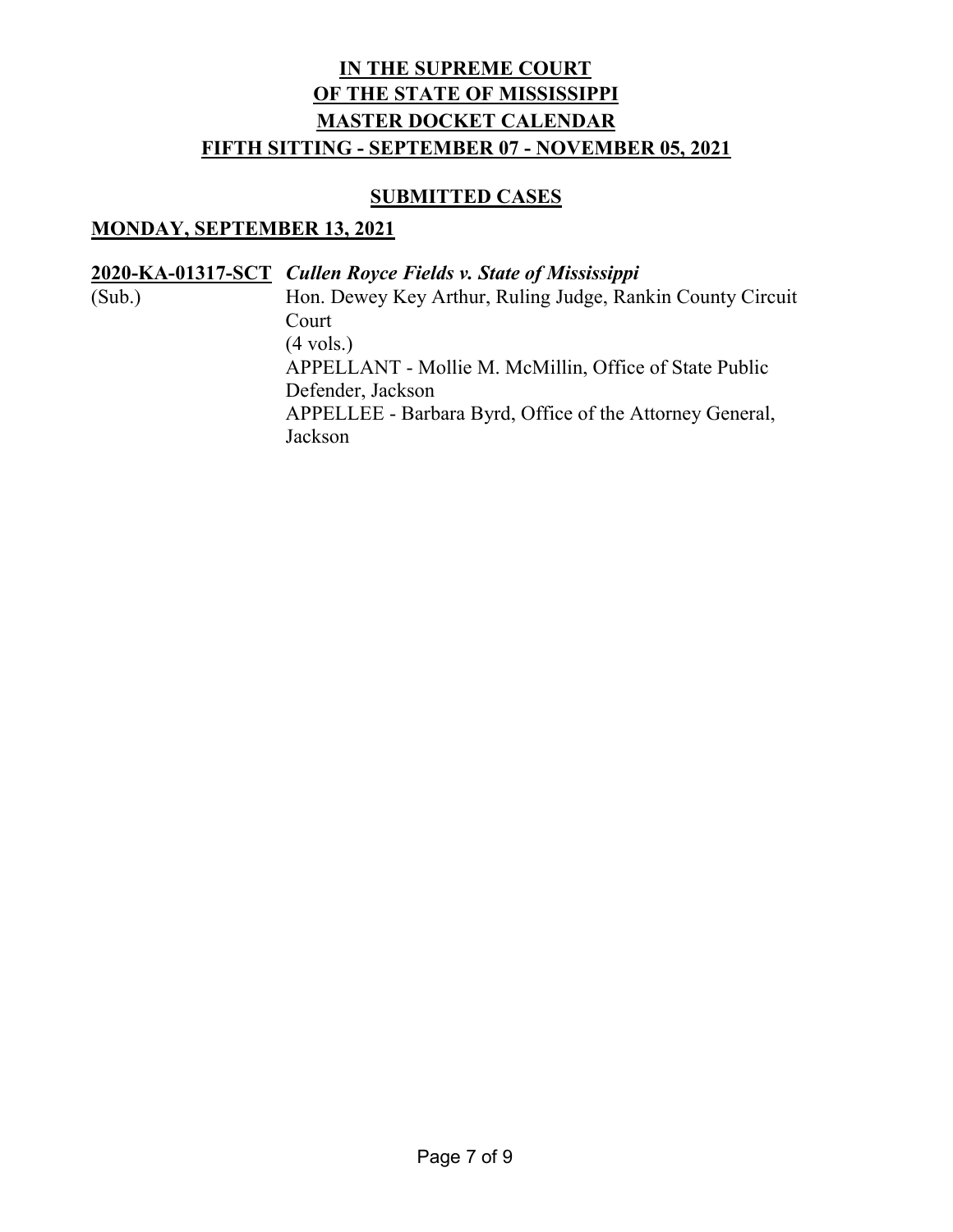### **ARGUED CASES**

## **EN BANC COURTROOM**

### **WEDNESDAY, OCTOBER 13, 2021**

|        | 2020-CA-01097-SCT Omega Protein, Inc. v. Evanston Insurance Company |
|--------|---------------------------------------------------------------------|
| (Arg.) | Hon. Kathy King Jackson, Ruling Judge, Jackson County Circuit       |
|        | Court                                                               |
|        | $(12 \text{ vols.})$                                                |
|        | APPELLANT - Fredrick B. Feeney, II, Franke & Salloum, PLLC,         |
|        | Gulfport                                                            |
|        | APPELLEE - Mark D. Morrison, Adcock & Morrison, PLLC,               |
|        | Ridgeland                                                           |
|        |                                                                     |

**10:30 AM (THIRTY MINUTES PER SIDE)**